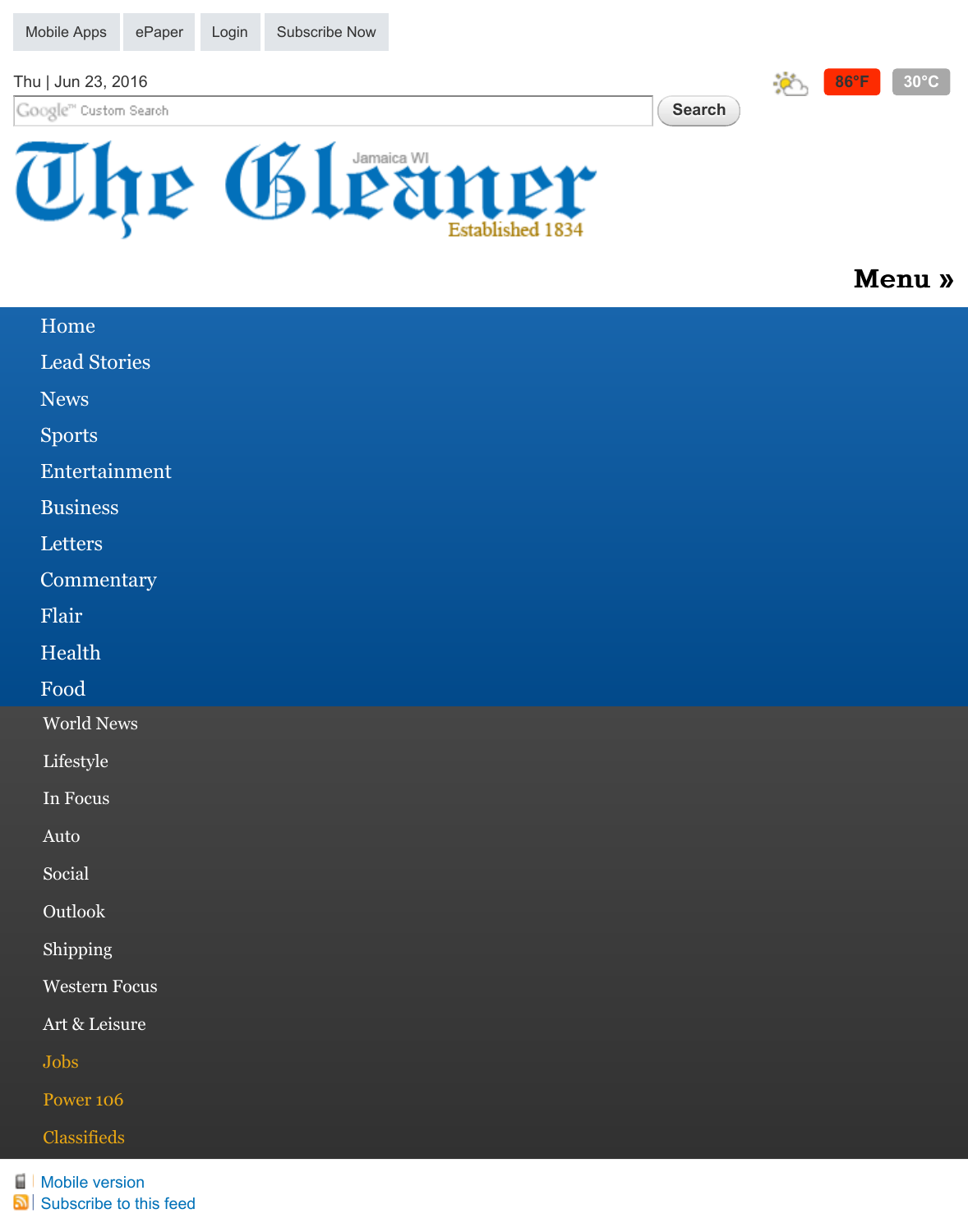# **New & Improved Website!**



# **J'CAN ARTIST STUNS BEIJING ART ENTHUSIASTS**

**Share this Story:**  $G \times$ 0  $G+1$ 

 $G+1$  $\overline{O}$ 

**Recommend** 22

Published: Saturday | June 18, 2016 | 11:02 PM



Peter Wayne Lewis (third left), a Jamaican professor at the Massachusetts College of Art and Design, shares lens time with these art enthusiasts. The occasion was his recent art exhibition at the Ullens Center for Contemporary Art in Beijing, China.

Drawing inspiration from his Jamaican parents and grandparents, the vibrant colours of the Caribbean, jazz, quantum physics, and the spiritual teachings of Christianity, Buddhism, and Hinduism, Peter Wayne Lewis stunned art enthusiasts during his recent exhibition in Beijing.

Jamaican artist extraordinaire Peter Wayne Lewis was on hand at the Ullens Center for Contemporary Art (UCCA) to give